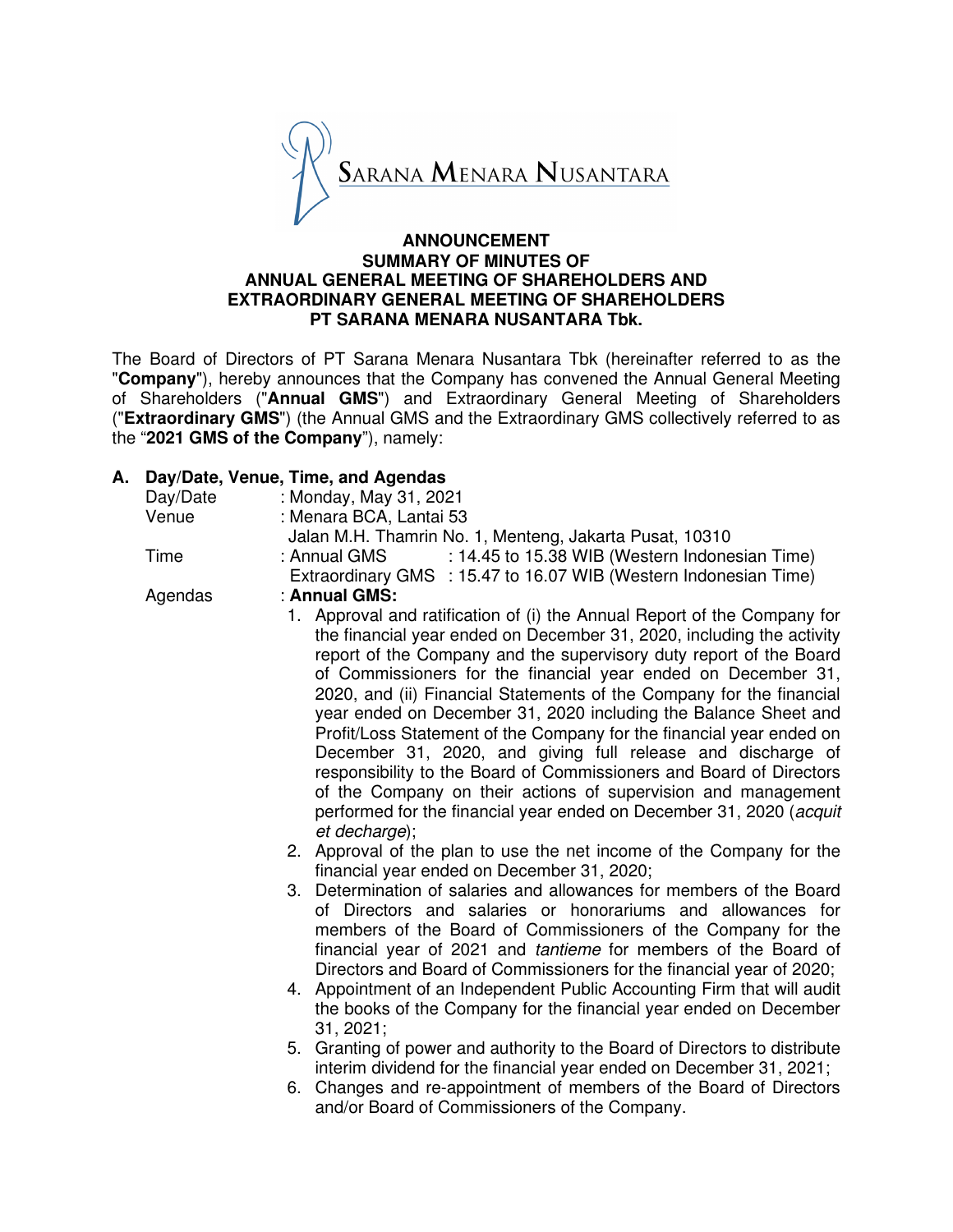# **Extraordinary GMS:**

- 1. Approval on amendment and restatement of the Company's Articles of Associations in compliance with the prevailing regulations specifically Financial Services Authority Regulation;
- 2. Approval on Management and Employee Stock Ownership Program.

# **B. Members of the Board of Directors and Board of Commissioners who attended the 2021 GMS of the Company**

The Annual GMS of the Company was attended by members of the Board of Directors and Board of Commissioners, namely:

#### **Board of Directors:**

| <b>President Director</b>      | : Mr. Ferdinandus Aming Santoso |
|--------------------------------|---------------------------------|
| <b>Vice President Director</b> | : Mr. Adam Gifari               |
| <b>Vice President Director</b> | : Mr. Stephen Duffus Weiss*     |
| <b>Director</b>                | : Mr. Kenny Harjo*              |
| <b>Director</b>                | : Mr. Eko Santoso Hadiprodjo*   |
| <b>Director</b>                | : Mr. Indra Gunawan*            |
| <b>Director</b>                | : Mr. Eugene Keith Galbraith*   |
|                                |                                 |

#### **Board of Commissioners:**

| <b>President Commissioner</b> | : Mr. Tonny Kusnadi       |
|-------------------------------|---------------------------|
| Commissioner                  | : Mr. Ario Wibisono*      |
| Independent Commissioner      | : Mr. Mirza Adityaswara*  |
| Independent Commissioner      | : Mr. Kusmayanto Kadiman* |
|                               |                           |

\*follows the Meeting through video streaming platform which allows them to see and hear the conduct of the Meeting.

The Extraordinary GMS of the Company was attended by members of the Board of Directors and Board of Commissioners, namely:

#### **Board of Directors:**

| <b>President Director</b>      | : Mr. Ferdinandus Aming Santoso |
|--------------------------------|---------------------------------|
| <b>Vice President Director</b> | : Mr. Adam Gifari               |
| <b>Vice President Director</b> | : Mr. Stephen Duffus Weiss*     |
| <b>Director</b>                | : Mr. Eko Santoso Hadiprodio*   |
| <b>Director</b>                | : Mr. Indra Gunawan*            |
| <b>Director</b>                | : Mr. Eugene Keith Galbraith*   |
| <b>Director</b>                | : Mrs. Anita Anwar*             |
|                                |                                 |

# **Board of Commissioners:**

| <b>President Commissioner</b> | : Mr. Tonny Kusnadi       |
|-------------------------------|---------------------------|
| Commissioner                  | : Mr. Ario Wibisono*      |
| Commissioner                  | : Mr. Kenny Harjo*        |
| Independent Commissioner      | : Mr. Mirza Adityaswara*  |
| Independent Commissioner      | : Mr. Kusmayanto Kadiman* |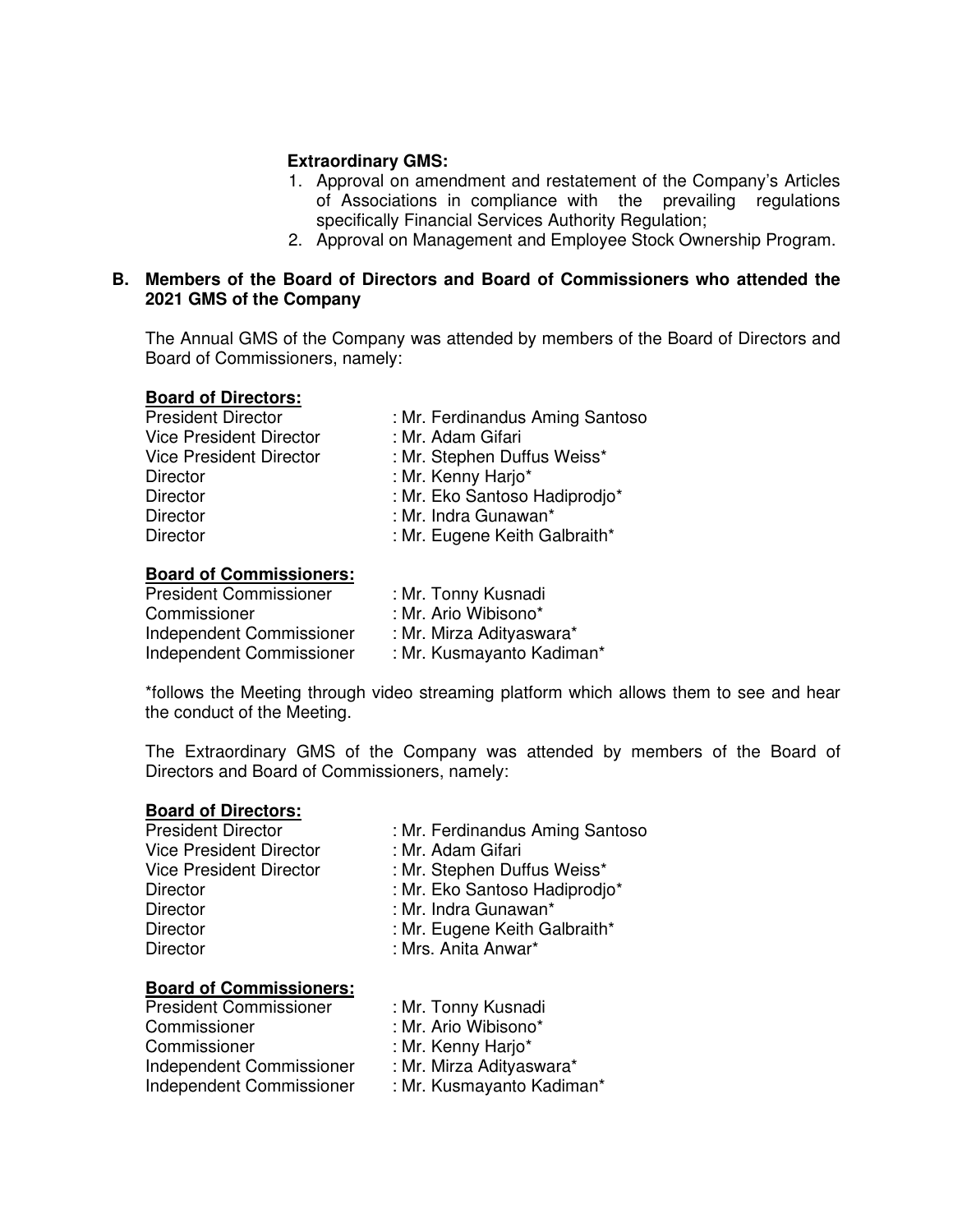\*follows the Meeting through video streaming platform which allows them to see and hear the conduct of the Meeting.

### **C. Chairman of the 2021 GMS of the Company**

The 2021 GMS of the Company was chaired by Mr. Tonny Kusnadi as President Commissioner of the Company.

# **D. Attendance of the Shareholders**

The Annual GMS was attended by the shareholders and proxies of the shareholders representing 41,928,790,488 shares constituting 84.196% of 49,798,939,800 shares constituting all shares issued by the Company (after deducting the number of shares buyback by the Company).

The Extraordinary GMS was attended by shareholders and proxies of the shareholders representing 42,690,725,973 shares constituting 85.726% of 49,798,939,800 shares constituting all shares issued by the Company (after deducting the number of shares buyback by the Company).

# **E. Mechanism of Adopting Resolutions**

Adopting resolutions of all agendas of the 2021 GMS of the Company was conducted by deliberation and consensus, in the event no consensus was reached, resolutions were adopted by voting.

# **F. Opportunity to Raise Questions and/or Give Opinions**

In the Annual GMS, shareholders and/or proxies of shareholders were given opportunities to raise questions and/or give opinions, however no shareholders or proxies of the shareholders raised questions and/or gave opinions.

In the Extraordinary GMS, shareholders and/or proxies of shareholders were given opportunities to raise questions and/or give opinions, however no shareholders or proxies of the shareholders that raised questions and/or gave opinions.

#### **G. Voting Outcomes/Decisions**

The results of the poll conducted at the 2021 GMS of the Company are as follows:

| Agenda         | <b>Affirmative</b><br><b>Votes</b> | <b>Negative</b><br><b>Votes</b> | <b>Abstentions</b> | <b>Total Affirmative Votes</b> |
|----------------|------------------------------------|---------------------------------|--------------------|--------------------------------|
| First item     | 41,272,333,088                     | 3,065,500                       | 653,391,900        | 41,925,724,988<br>(99.993%)    |
| Second<br>item | 41,264,245,809                     | 20,589,479                      | 643,955,200        | 41,908,201,009<br>(99.951%)    |
| Third item     | 40,227,212,451                     | 1,053,970,637                   | 647,607,400        | 40,874,819,851<br>(97.486%)    |
| Fourth<br>item | 40,583,708,470                     | 540,675,718                     | 804,406,300        | 41,388,114,770<br>(98.710%)    |

#### **Annual GMS**: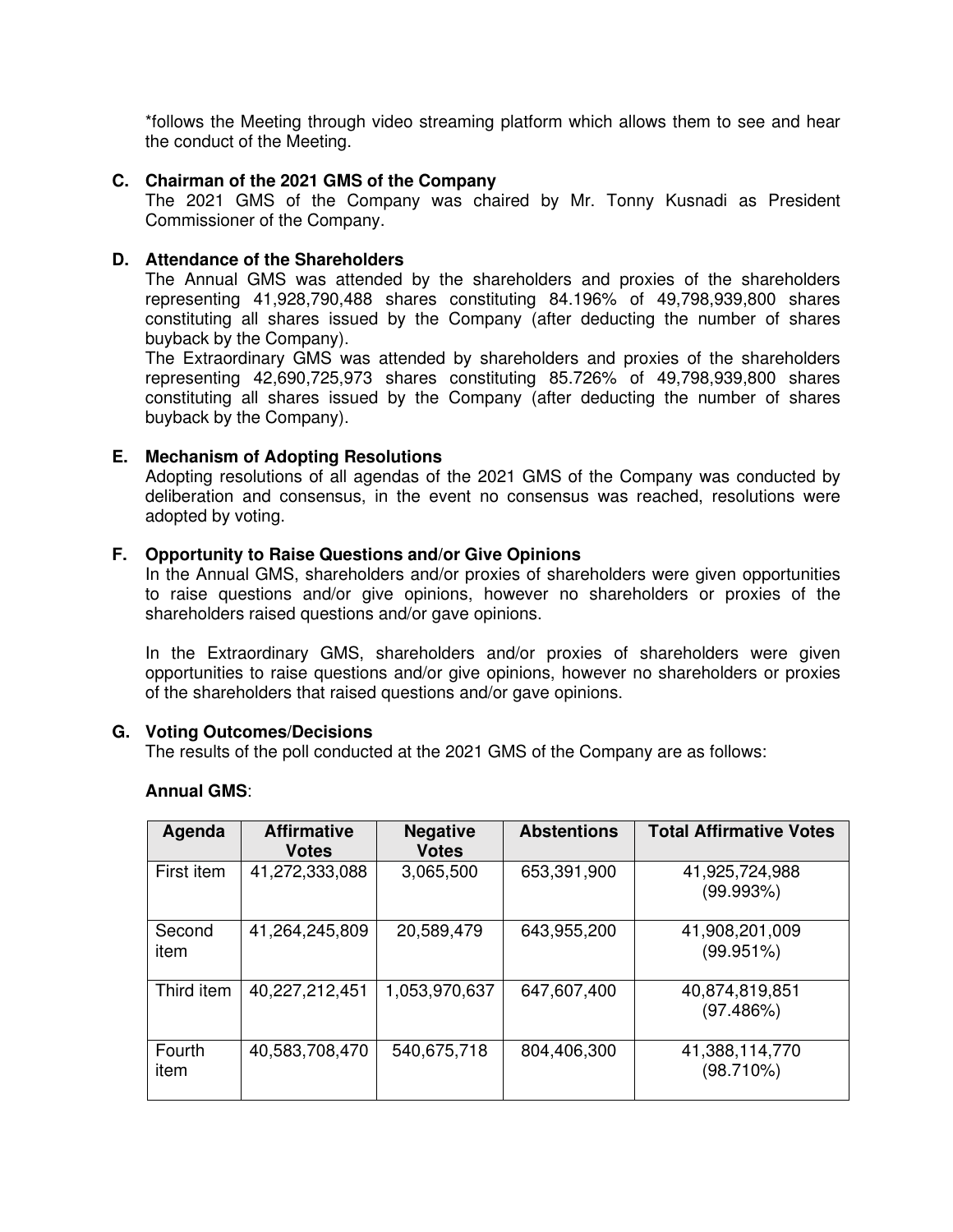| Fifth item | 41,249,101,609 | 20,589,479  | 659,099,400 | 41,908,201,009<br>$(99.951\%)$ |
|------------|----------------|-------------|-------------|--------------------------------|
| Sixth item | 40,977,829,733 | 359,875,450 | 591,085,305 | 41,568,915,038<br>(99.142%)    |

# **Extraordinary GMS:**

| Agenda         | <b>Affirmative</b><br><b>Votes</b> | <b>Negative</b><br><b>Votes</b> | <b>Abstentions</b> | <b>Total Affirmative Votes</b> |
|----------------|------------------------------------|---------------------------------|--------------------|--------------------------------|
| First item     | 41,267,094,303                     | 607,494,770                     | 816,136,900        | 42,083,231,203<br>(98.577%)    |
| Second<br>item | 38,719,958,036                     | 3,967,165,173                   | 3,602,764          | 38,723,560,800<br>(90.707%)    |

# **H. Resolutions of the 2021 GMS of the Company**

**In the Annual GMS, resolutions were adopted, as summarized below:** 

# **First Agenda**:

To approve and ratify the Annual Report of the Company for the financial year ended on December 31, 2020, including the activity report of the Company, and the supervisory duty report of the Board of Commissioners for the financial year ended on December 31, 2020, and Financial Statements of the Company for the financial year ended on December 31, 2020, including the Balance Sheet and Profit/Loss Statement of the Company for the financial year ended on December 31, 2020, and to give full release and discharge of responsibility to the Board of Commissioners and Board of Directors of the Company on their actions of supervision and management performed for the financial year ended on December 31, 2020 (*acquit et de charge*), to the extent that their actions, including actions related to business activities derived from the main business of the Company are reflected in the Annual Report and Financial Statements of the Company for the financial year of 2020.

# **Second Agenda:**

- 1. To approve the use of net income of the Company for the financial year 2020 as follows:
	- a. An amount of IDR1,400,000,000,000 (one trillion four hundred billion Rupiah) of the Company's net income for the financial year 2020, will be distributed as cash dividends for the shareholders of the Company. Previously, in December 2020, the Company distributed cash interim dividends in the amount of IDR6 (six Rupiah) per share or approximately IDR299 billion (two hundred ninety nine billion Rupiah) to the shareholders. Accordingly, the remaining cash dividends which will be distributed by the Company will amount to approximately IDR1.1 trillion (one trillion one hundred billion Rupiah) thus each share shall receive cash dividends of approximately IDR22 (twenty two Rupiah), subject to the applicable laws and regulations, especially the applicable tax regulations;

For the dividend payment, the following terms and conditions apply:

1) the remaining dividends for the financial year 2020 will be paid for each share issued by the Company as recorded in the Register of Shareholders of the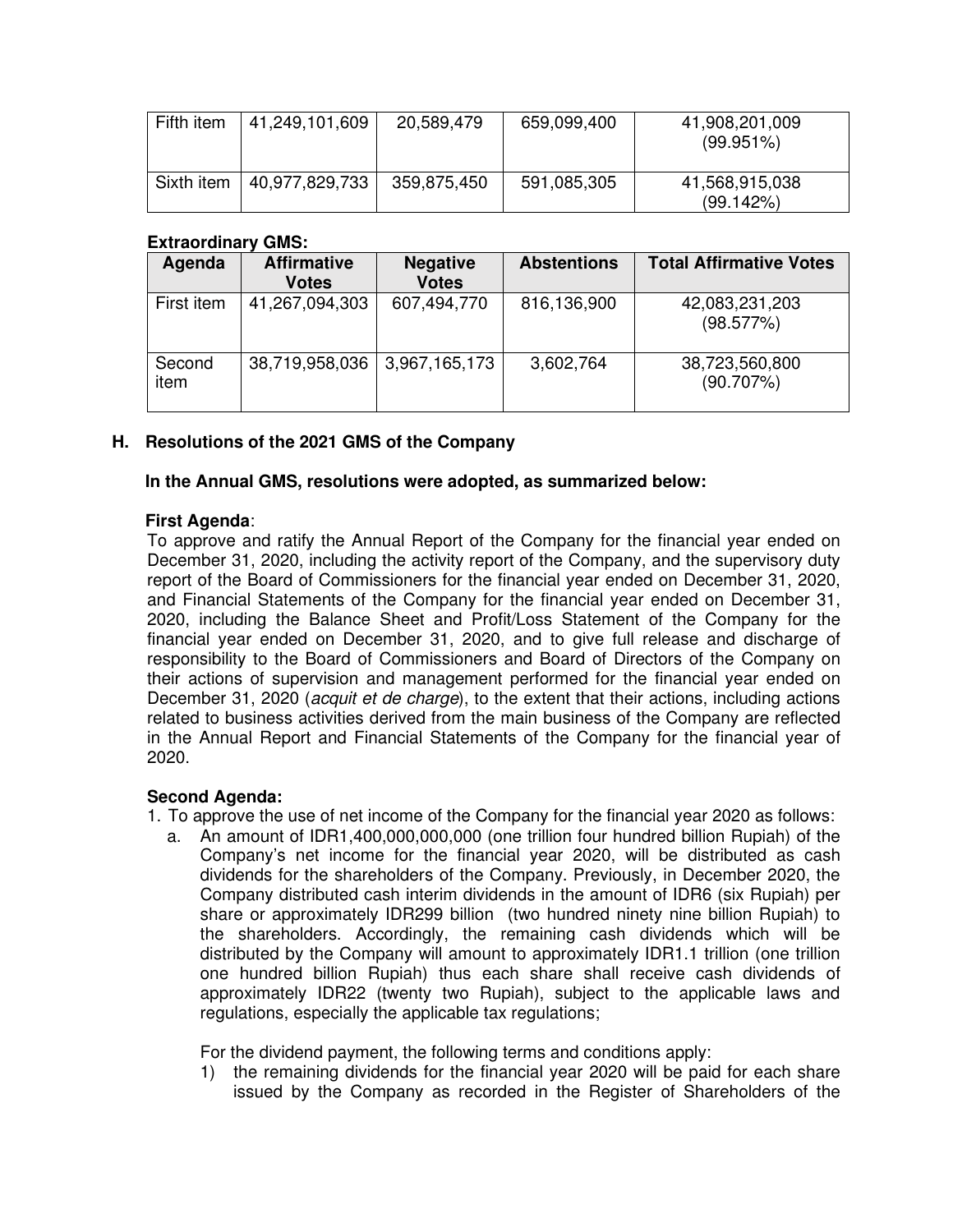Company on the recording date which will be determined by the Board of Directors;

- 2) the payment of the remaining dividends for the financial year of 2020, based on the Law of the Republic of Indonesia Number 11 of 2020 concerning Job Creation and the decree letter of the Directorate General of Taxes Number: S-13/PJ/PJ.03/2020 dated December 30, 2020, dividends which originate from within the country received or obtained by the Taxpayer:
	- a) domestic individuals as long as the dividend is invested in the territory of the Republic of Indonesia within a certain period of time; and/or
	- b) domestic entities;

will be excluded from the object of income tax and income tax will not be deducted by the issuer.

For Domestic Individual Taxpayers who do not meet the investment provisions as referred to in Article 4 paragraph (3) letter f number 1 point a) of the Income Tax Law, the income tax of dividends originating from within the country which are received or obtained by domestic individual Taxpayers will be payable and the payable income tax must be paid by the relevant domestic individual Taxpayer;

- 3) The Board of Directors is given the power and authority to determine matters relating to the payment of the remaining dividends for the 2020 financial year, including (but not limited to):
	- a) determine the recording date as mentioned in point (i) to determine the shareholders who are eligible to receive remaining dividend for financial year of 2020;
	- b) determine the payment date for remaining dividend for financial year of 2020, and other technical matters without prejudice to the regulations of the Stock Exchange where the Company's shares are listed;
- b. An amount of IDR100,000,000.00 (one hundred million Rupiah), will be allocated and recorded as a reserve fund; and
- c. The remainder of the net income will be recorded as retained earnings, which will be used to increase working capital of the Company.
- 2. Granting authority and power to the Board of Directors of the Company, as of the date of the approval of these resolutions by the 2021 GMS of the Company.

# **Third Agenda:**

To approve the granting of authority to the controlling shareholder of the Company, namely PT Sapta Adhikari Investama to determine salaries and allowances for members of the Board of Directors and salaries or honorariums and allowances for members of the Board of Commissioners of the Company for the financial year of 2021 and tantieme for members of the Board of Directors and Board of Commissioners for the financial year of 2020, by taking into account the proposals of the Board of Commissioners, in which the Board of Commissioners will take into account the recommendations of the Remuneration and Nomination Committee of the Company.

# **Fourth Agenda:**

1. To approve the granting of power and authority to the Board of Commissioners to appoint the Registered Public Accounting Firm (including the Registered Public Accountant who is part of the Registered Public Accounting Firm) to audit the books and records of the Company for the financial year ended December 31, 2021 with due observance of the following: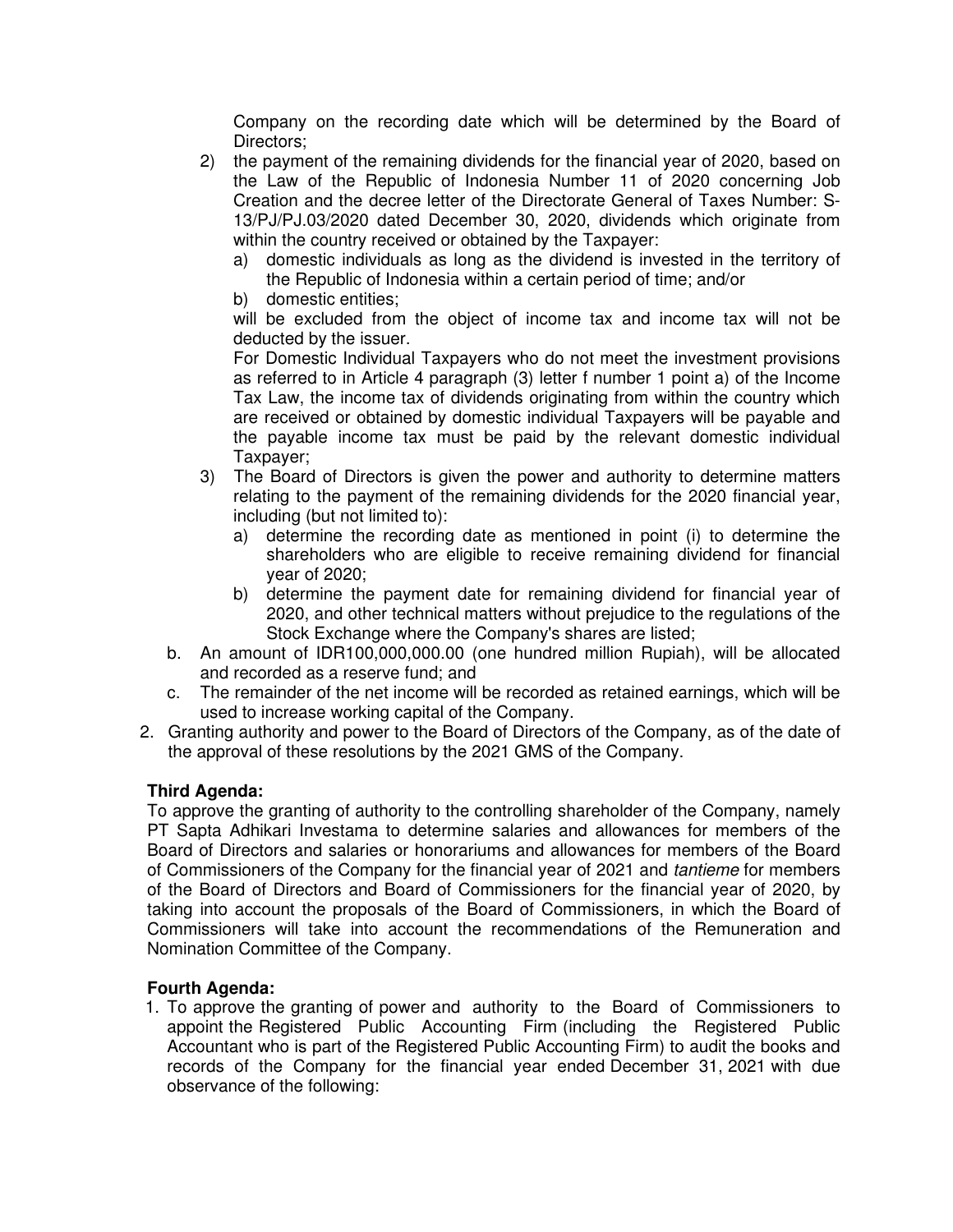- a. having international reputation (including the Registered Public Accountant who is part of the Registered Public Accounting Firm);
- b. registered as an Auditor of Non-Bank Financial Institutions at the Financial Services Authority; and
- c. other terms and conditions which are deemed appropriate by the Company's Board of Commissioners with due observance of the recommendation from the Audit Committee.
- 2. Granting power and authority as of the date of the approval of these resolutions by the 2021 GMS of the Company.

# **Fifth Agenda:**

- 1. Granting power and authority to the Company's Board of Directors (subject to the approval of the Board of Commissioners), to the extent the financial condition of the Company allows and subject to the prevailing laws and regulations, to determine and pay out interim dividends for the financial year ended 31 December 2021, provided that, to ensure compliance with Article 72 of Law No. 40 of 2007 on Limited Liability Companies, if the interim dividends are to be distributed, then the distribution must be made to the shareholders before the conduct of the Annual GMS for the financial year 2021, including to determine the form, amount and method of payment of such interim dividends;
- 2. Resolving that such power and authority will be effective as of the date on which the proposals on this agenda item are approved by the Annual GMS.

# **Sixth Agenda**:

1. To re-appoint:

Mr. TONNY KUSNADI as President Commissioner of the Company;

- Mr. ARIO WIBISONO as Commissioner of the Company;
- Mr. MIRZA ADITYASWARA as Independent Commissioner of the Company;
- Mr. KUSMAYANTO KADIMAN as Independent Commissioner of the Company.
- Mr. FERDINANDUS AMING SANTOSO as President Director of the Company;
- Mr. ADAM GIFARI as Vice President Director of the Company;
- Mr. STEPHEN DUFFUS WEISS as Vice President Director of the Company;

Mr. EKO SANTOSO HADIPRODJO as Director of the Company;

Mr. INDRA GUNAWAN as Director of the Company; and

Mr. EUGENE KEITH GALBRAITH as Director of the Company. To appoint :

Mr. KENNY HARJO as Commissioner of the Company; and Mrs. ANITA ANWAR as Director of the Company.

the appointment of which will be effective as of the closing of the GMS.

2. To determine the composition of the Company's Board of Directors and Board of Commissioners as of the closing of the 2021 GMS until the closing of the Company's Annual General Meeting of Shareholders in 2024 (two thousand and twenty four), as follows:

Board of Directors:

| <b>President Director</b>      | : Mr. FERDINANDUS AMING SANTOSO; |
|--------------------------------|----------------------------------|
| <b>Vice President Director</b> | : Mr. ADAM GIFARI:               |
| Vice President Director        | : Mr. STEPHEN DUFFUS WEISS;      |
| Director                       | : Mr. EKO SANTOSO HADIPRODJO:    |
| Director                       | : Mr. INDRA GUNAWAN;             |
| Director                       | : Mr. EUGENE KEITH GALBRAITH;    |
|                                |                                  |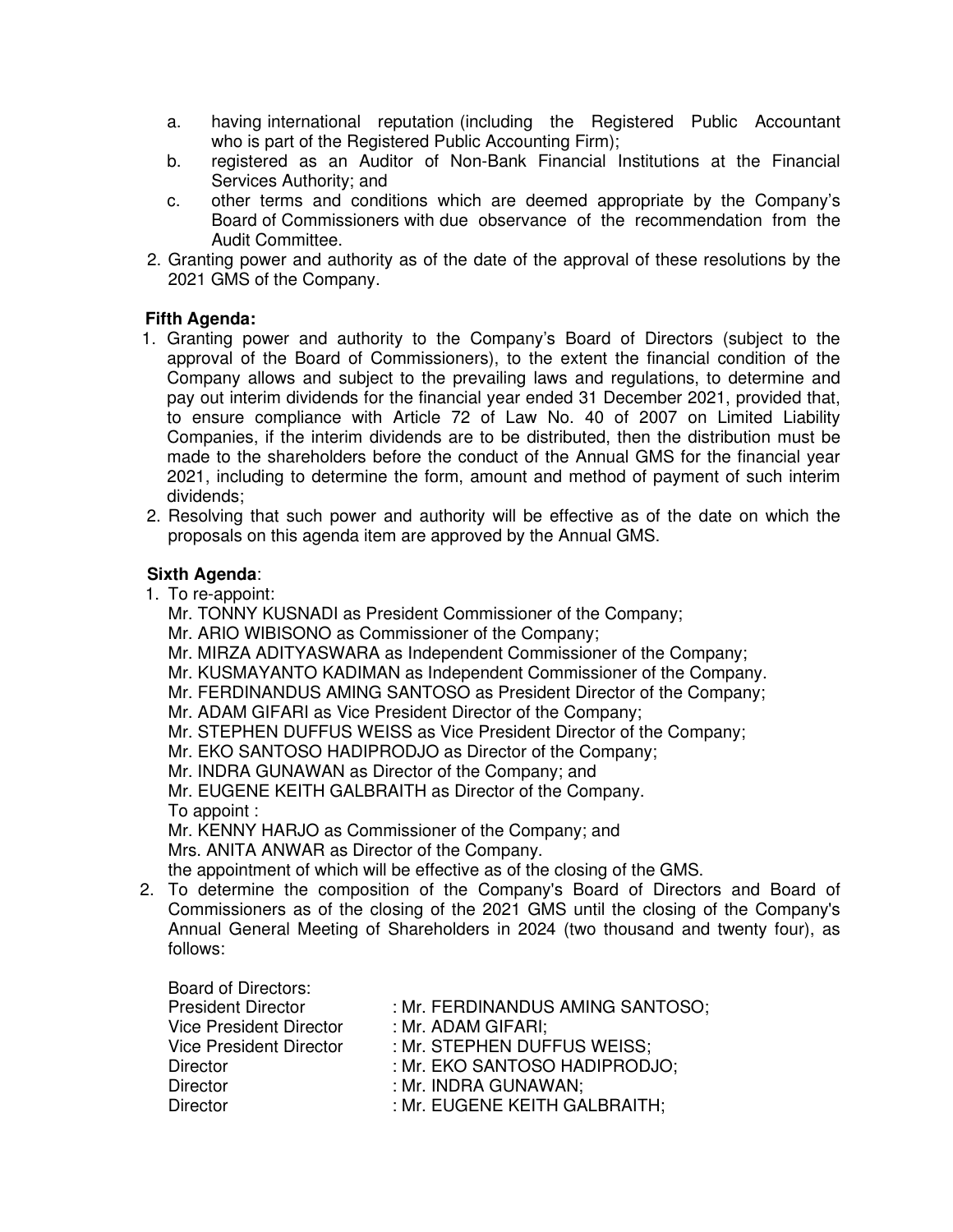| <b>Director</b>                                                                                 | : Mrs. ANITA ANWAR.                                                                                                     |
|-------------------------------------------------------------------------------------------------|-------------------------------------------------------------------------------------------------------------------------|
| <b>Board of Commissioners:</b><br><b>President Commissioner</b><br>Commissioner<br>Commissioner | : Mr. TONNY KUSNADI:<br>: Mr. ARIO WIBISONO;<br>: Mr. KENNY HARJO;<br>Independent Commissioner : Mr. MIRZA ADITYASWARA; |
|                                                                                                 | Independent Commissioner : Mr. KUSMAYANTO KADIMAN;                                                                      |

3. Granting authority and power to the Board of Directors of the Company, with the right of substitution, to state/declare the decision regarding the composition of the Board of Directors and Board of Commissioners of the Company mentioned above in a deed made before a Notary, and to further inform the competent authorities including but not limited to the Minister of Law and Human Rights, OJK, and other authorities as necessary, and conduct all and each necessary action in connection with the decision in accordance with the applicable laws and regulations, without exception.

# **The Extraordinary GMS has adopted resolutions, as summarized below:**

# **First Agenda:**

- 1. Approved the amendment and restatement of the Company's Articles of Associations in order to adjust the contents and contents of the Company's Articles of Associations with the applicable provisions, especially the Financial Services Authority Regulations as explained or described in the GMS.
- 2. Approved to give full authority and power to the Board of Directors of the Company, either individually or jointly with the right of substitution to take any and each necessary action in relation with the resolutions, including but not limited to state/declare the resolutions in the form of deed made before a Notary, to amend and/or rearrange all provisions of the Company's Articles of Associations in accordance with the resolutions (including but not limited to compiling the editorial of the Company's Articles of Associations and if necessary, confirming the composition of shareholders in the deed) as required by and in accordance with provisions of the applicable laws and regulations, and subsequently to apply for approval and/or submit notification of the resolutions of this Meeting and/or amendments to the Company's Articles of Associations in the resolutions of this Meeting to the competent authorities including but not limited to the Ministry of Finance, the Ministry of Law and Human Rights of the Republic of Indonesia, OJK, Indonesia Stock Exchange, and take any and each necessary action for the full implementation of the matters approved at this GMS in accordance with the prevailing laws and regulations, without any exceptions.

# **Second Agenda**:

1. Approved and gave full authority to the Board of Directors of the Company to establish and implement the Management and Employee Stock Ownership Program (Management and Employee Stock Ownership Program or also known as the MESOP Program), in which the allocation or source of shares included in the MESOP Program which will be transferred to Program Participants, will be sourced from the transfer of treasury shares owned by the Company which were acquired through the shares buyback program as approved in (i) the Extraordinary General Meeting of Shareholders of the Company on August 10, 2018 and (ii) the Extraordinary General Meeting of Shareholders of the Company on May 5, 2020 ("Share Buyback Program").